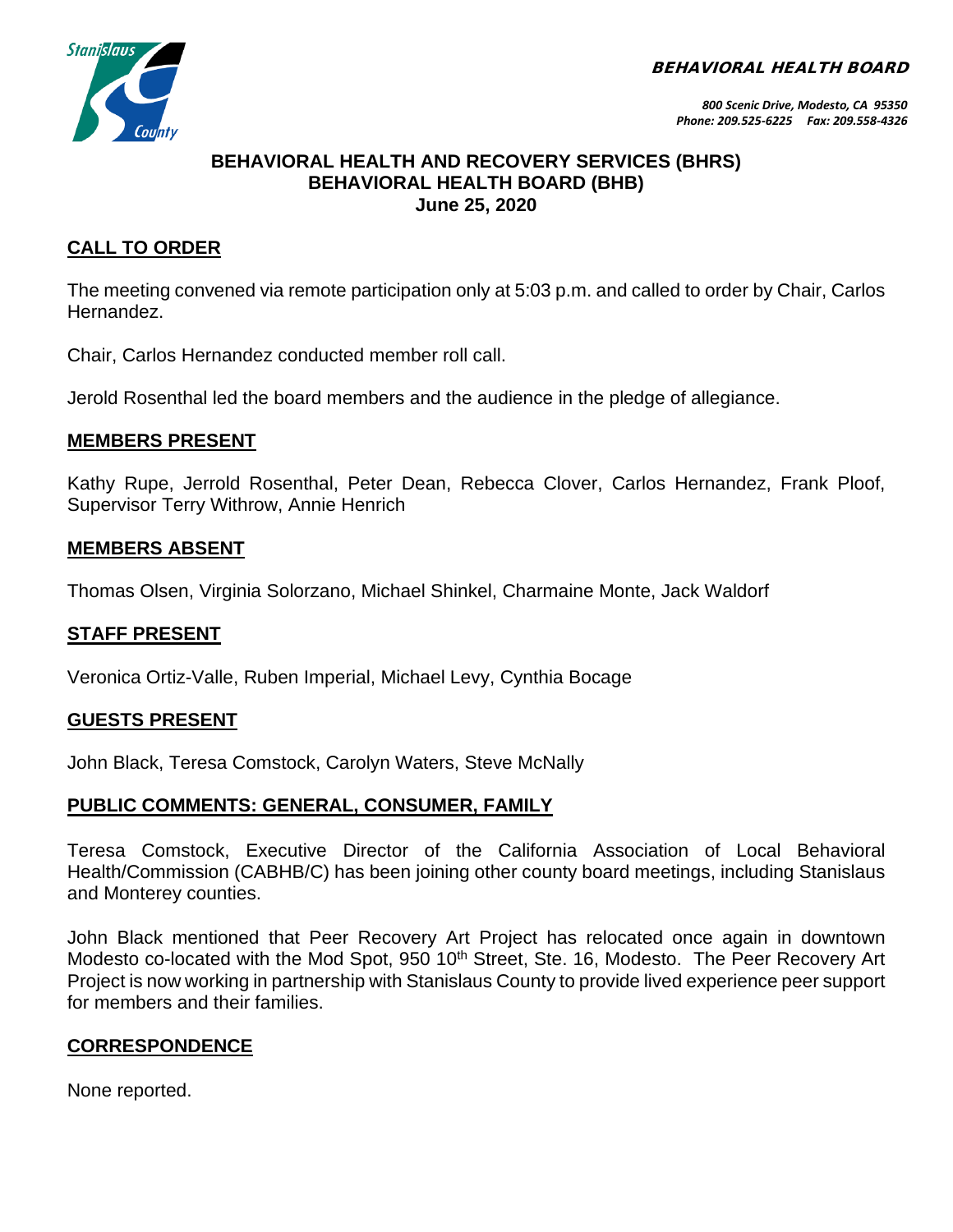# **APPROVAL OF MINUTES**

Action: Annie Henrich made a motion to approve the Behavioral Health Board minutes of May 28, 2020, Kathy Rupe seconded the motion.

## **BOARD OF SUPERVISORS REPORT**

Supervisor Withrow reported on the following highlights:

- The Board of Supervisors met on June 23, 2020 to discuss the Proposal Budget which will be carried over through September 2020 to look at actual numbers and finalize the budget.
- CARE Act funding total of 96 million. The BOS has decided to set aside 30 million to cover county costs as results of COVID19 and 36.1 million for reserves. Additional 30 million will be allocated to cities based on populations and local business.
- COVID-19 County wide update: the number of cases has increased due to increased testing. The concern currently is the increase in hospitalizations beds. Preparing for any surge in hospitalization.

## **PRESENTATION – BHRS Budget Update**

Ruben Imperial, BHRS Director provided a comprehensive PowerPoint presentation with a continued focus on the BHRS and MHSA budget update and projections including MHSA Three-Year Planning and how the community can engage in this process. The Department continues to assess the fiscal impacts to the local realignment and MHSA revenue due to Covid-19 crisis in terms of state and federal level. There is still uncertainty on realignment funding and how this will be allocated hoping to have more information in September on some projections for planning moving forward. In addition, Ruben highlighted the BHRS Covid-19 Response efforts related to safety measures to protect employee health, online resources and information accessible to staff and contract partners.

Ruben further mentioned that although all in-person groups remain suspended, services are being provided in the clinics and in the field. The Department is currently piloting Telehealth groups and in-person peer support services via Zoom meeting platform.

#### **COMMITTEE REPORTS**

#### **EXECUTIVE COMMITTEE**

Carlos Hernandez reported the Executive Committee met via GoToMeeting and set the agenda. The committee discussed the need recruit new members for the following Districts: 1, 2, and 4. Further ideas/discussion to be discussed at the next board meeting.

#### **IMPACT-DEPARTMENT RUN SERVICES**

Peter Dean reported the committee meeting was scheduled via conference call and was brief due technical challenges. He expressed concern he does not find having conference call very conducive to public participation or how information is being exchanged.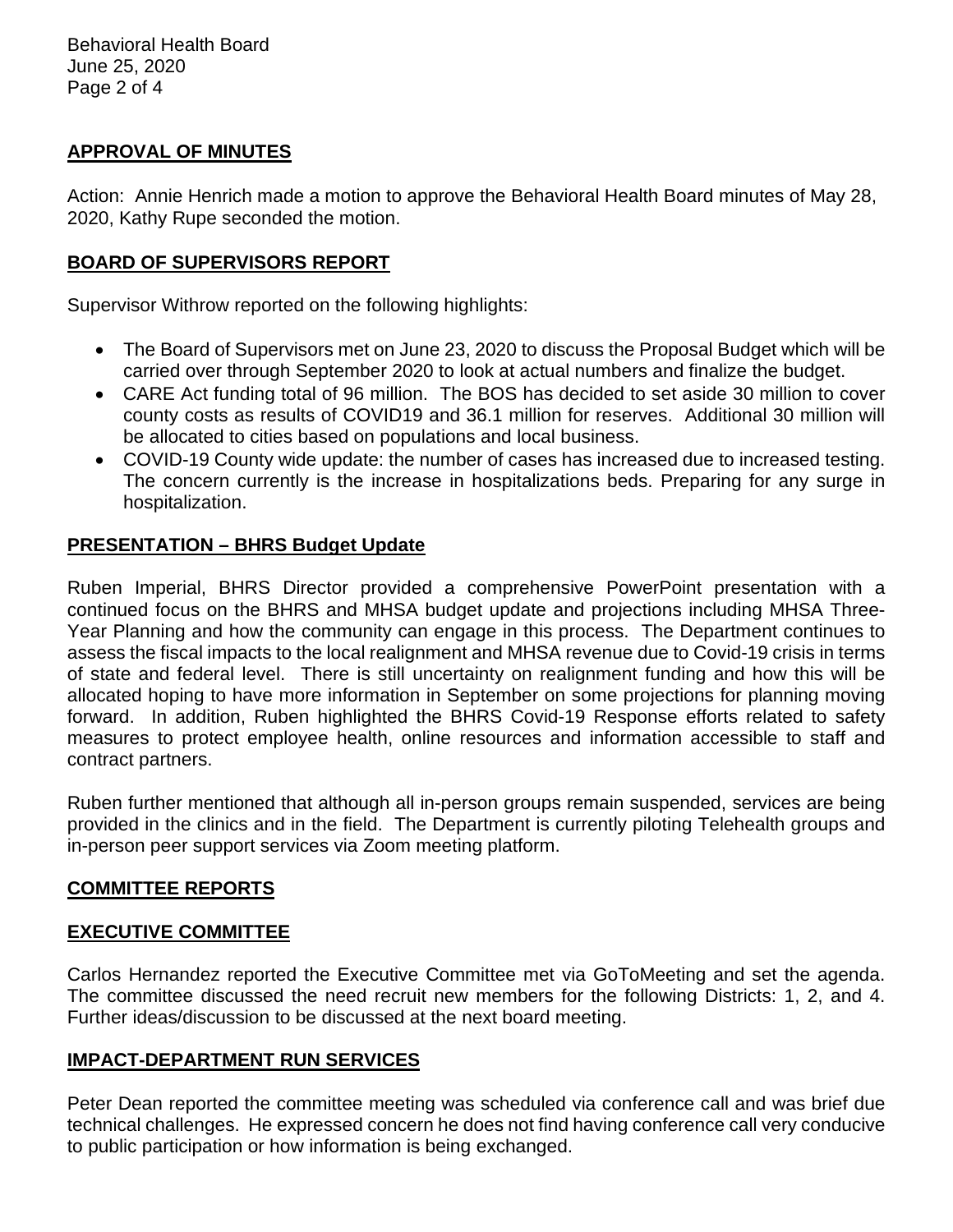Behavioral Health Board June 25, 2020 Page 3 of 4

Veronica Ortiz-Valle suggested creating tips/guidelines for committee chairs when conducting a virtual/conference call. Carlos also mentioned looking at other virtual platform options such as Zoom.

## **IMPACT-CONTRACT RUN SERVICES**

Rebecca Clover reported that her concern is the committee not having the ability to do what is intended to do. Veronica Ortiz-Valle suggested conducting the first virtual committee meeting to discuss with members for feedback.

#### **MANAGED CARE**

None reported.

## **PREVENTION AND COMMUNITY EDUCATION/OUTREACH**

Carlos Hernandez reported as the Acting Chair of this committee, the next meeting is scheduled for July 10, 2020 via Zoom where he plans to have a focused discussion about ways to reach out to the community to enhance BHB membership and the use of a platform for future committee meetings.

# **ADMINISTRATIVE, FISCAL MANAGEMENT**

None reported.

# **CULTURAL COMPETENCY, EQUITY AND SOCIAL JUSTICE COMMITTEE (CCESJC)**

Ruben Imperial reported he will provide a more in-depth update at the next board meeting regarding the committee's efforts on Covid-19 recommendations, the Core Treatment Model, and upcoming online trainings.

# **DEPARTMENT REPORT**

Ruben Imperial provided an overview on the Warm Line Call Comparison (Covid-19) data from June 2019 vs June 2020 which demonstrates significant increase averaging 300 or more calls per week. The Warm Line is a peer support program providing non-crisis intervention to individuals seeking help. In addition, Ruben shared he is collecting data from the Suicide Prevention Hotline averaging about 10 calls a week, 40 or more calls for the month of June. Also is collecting data from local police departments about suicide attempts calls and deaths by suicide. This data is a major concern for the Department and will continue to monitor closely. Specific efforts around suicide prevention will be recommended in the MHSA plan.

#### **ANNOUNCEMENTS**

None reported.

#### **ADJOURNMENT**

There being no further business, the meeting adjourned at 6:06 p.m. The next virtual meeting will be on July 23, 2020, 5:00 p.m. – 6:30 p.m. via **Zoom Meeting** at